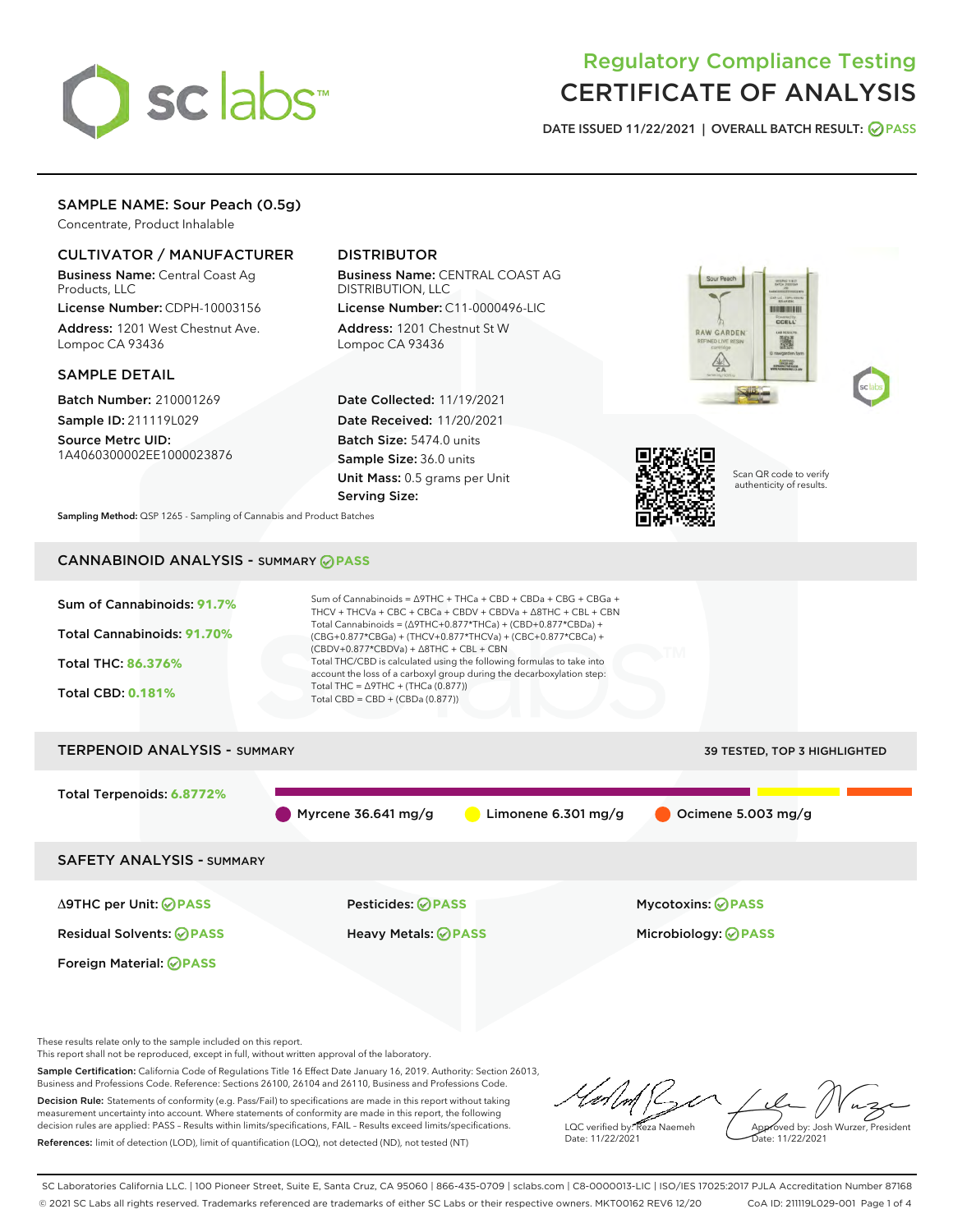



SOUR PEACH (0.5G) | DATE ISSUED 11/22/2021 | OVERALL BATCH RESULT:  $\bigcirc$  PASS

#### CANNABINOID TEST RESULTS - 11/20/2021 2 PASS

Tested by high-performance liquid chromatography with diode-array detection (HPLC-DAD). **Method:** QSP 1157 - Analysis of Cannabinoids by HPLC-DAD

#### TOTAL CANNABINOIDS: **91.70%**

Total Cannabinoids (Total THC) + (Total CBD) + (Total CBG) + (Total THCV) + (Total CBC) + (Total CBDV) + ∆8THC + CBL + CBN

TOTAL THC: **86.376%** Total THC (∆9THC+0.877\*THCa)

TOTAL CBD: **0.181%**

Total CBD (CBD+0.877\*CBDa)

TOTAL CBG: 4.352% Total CBG (CBG+0.877\*CBGa)

TOTAL THCV: 0.67% Total THCV (THCV+0.877\*THCVa)

TOTAL CBC: ND Total CBC (CBC+0.877\*CBCa)

TOTAL CBDV: ND Total CBDV (CBDV+0.877\*CBDVa)

| <b>COMPOUND</b>            | LOD/LOQ<br>(mg/g) | <b>MEASUREMENT</b><br><b>UNCERTAINTY</b><br>(mg/g) | <b>RESULT</b><br>(mg/g) | <b>RESULT</b><br>(%) |
|----------------------------|-------------------|----------------------------------------------------|-------------------------|----------------------|
| Δ9THC                      | 0.06 / 0.26       | ±29.713                                            | 863.76                  | 86.376               |
| <b>CBG</b>                 | 0.06 / 0.19       | ±1.715                                             | 43.52                   | 4.352                |
| <b>THCV</b>                | 0.1 / 0.2         | $\pm 0.33$                                         | 6.7                     | 0.67                 |
| <b>CBD</b>                 | 0.07/0.29         | ±0.084                                             | 1.81                    | 0.181                |
| <b>CBN</b>                 | 0.1/0.3           | ±0.08                                              | 1.2                     | 0.12                 |
| $\triangle$ 8THC           | 0.1/0.4           | N/A                                                | <b>ND</b>               | <b>ND</b>            |
| <b>THCa</b>                | 0.05/0.14         | N/A                                                | <b>ND</b>               | <b>ND</b>            |
| <b>THCVa</b>               | 0.07/0.20         | N/A                                                | <b>ND</b>               | <b>ND</b>            |
| <b>CBDa</b>                | 0.02/0.19         | N/A                                                | <b>ND</b>               | <b>ND</b>            |
| <b>CBDV</b>                | 0.04 / 0.15       | N/A                                                | <b>ND</b>               | <b>ND</b>            |
| <b>CBDVa</b>               | 0.03/0.53         | N/A                                                | <b>ND</b>               | <b>ND</b>            |
| <b>CBGa</b>                | 0.1/0.2           | N/A                                                | <b>ND</b>               | <b>ND</b>            |
| <b>CBL</b>                 | 0.06 / 0.24       | N/A                                                | <b>ND</b>               | <b>ND</b>            |
| <b>CBC</b>                 | 0.2 / 0.5         | N/A                                                | <b>ND</b>               | <b>ND</b>            |
| <b>CBCa</b>                | 0.07/0.28         | N/A                                                | <b>ND</b>               | <b>ND</b>            |
| <b>SUM OF CANNABINOIDS</b> |                   |                                                    | 917.0 mg/g              | 91.7%                |

#### **UNIT MASS: 0.5 grams per Unit**

| ∆9THC per Unit                         | 1120 per-package limit | 431.88 mg/unit  | <b>PASS</b> |
|----------------------------------------|------------------------|-----------------|-------------|
| <b>Total THC per Unit</b>              |                        | 431.88 mg/unit  |             |
| <b>CBD</b> per Unit                    |                        | $0.90$ mg/unit  |             |
| <b>Total CBD per Unit</b>              |                        | $0.90$ mg/unit  |             |
| <b>Sum of Cannabinoids</b><br>per Unit |                        | 458.5 mg/unit   |             |
| <b>Total Cannabinoids</b><br>per Unit  |                        | $458.5$ mg/unit |             |

| <b>COMPOUND</b>         | LOD/LOQ<br>(mg/g) | <b>MEASUREMENT</b><br><b>UNCERTAINTY</b><br>(mg/g) | <b>RESULT</b><br>(mg/g)                         | <b>RESULT</b><br>$(\%)$ |
|-------------------------|-------------------|----------------------------------------------------|-------------------------------------------------|-------------------------|
| <b>Myrcene</b>          | 0.008 / 0.025     | ±0.4727                                            | 36.641                                          | 3.6641                  |
| Limonene                | 0.005 / 0.016     | ±0.0901                                            | 6.301                                           | 0.6301                  |
| Ocimene                 | 0.011 / 0.038     | ±0.1606                                            | 5.003                                           | 0.5003                  |
| $\beta$ Caryophyllene   | 0.004 / 0.012     | ±0.1727                                            | 4.850                                           | 0.4850                  |
| Terpinolene             | 0.008 / 0.026     | ±0.0885                                            | 4.316                                           | 0.4316                  |
| $\alpha$ Pinene         | 0.005 / 0.017     | ±0.0324                                            | 3.768                                           | 0.3768                  |
| $\beta$ Pinene          | 0.004 / 0.014     | ±0.0254                                            | 2.209                                           | 0.2209                  |
| Linalool                | 0.009 / 0.032     | ±0.0548                                            | 1.441                                           | 0.1441                  |
| $\alpha$ Humulene       | 0.009 / 0.029     | ±0.0394                                            | 1.228                                           | 0.1228                  |
| <b>Terpineol</b>        | 0.016 / 0.055     | ±0.0448                                            | 0.729                                           | 0.0729                  |
| trans-β-Farnesene       | 0.008 / 0.025     | ±0.0192                                            | 0.541                                           | 0.0541                  |
| Fenchol                 | 0.010 / 0.034     | ±0.0094                                            | 0.242                                           | 0.0242                  |
| Guaiol                  | 0.009 / 0.030     | ±0.0095                                            | 0.202                                           | 0.0202                  |
| Nerolidol               | 0.009 / 0.028     | ±0.0116                                            | 0.184                                           | 0.0184                  |
| Camphene                | 0.005 / 0.015     | ±0.0018                                            | 0.160                                           | 0.0160                  |
| $\alpha$ Phellandrene   | 0.006 / 0.020     | ±0.0021                                            | 0.156                                           | 0.0156                  |
| $\alpha$ Bisabolol      | 0.008 / 0.026     | ±0.0082                                            | 0.153                                           | 0.0153                  |
| 3 Carene                | 0.005 / 0.018     | ±0.0018                                            | 0.125                                           | 0.0125                  |
| $\alpha$ Terpinene      | 0.005 / 0.017     | ±0.0017                                            | 0.115                                           | 0.0115                  |
| Valencene               | 0.009 / 0.030     | ±0.0075                                            | 0.109                                           | 0.0109                  |
| $\gamma$ Terpinene      | 0.006 / 0.018     | ±0.0015                                            | 0.084                                           | 0.0084                  |
| <b>Borneol</b>          | 0.005 / 0.016     | ±0.0026                                            | 0.062                                           | 0.0062                  |
| Caryophyllene<br>Oxide  | 0.010 / 0.033     | ±0.0026                                            | 0.056                                           | 0.0056                  |
| Fenchone                | 0.009 / 0.028     | ±0.0011                                            | 0.039                                           | 0.0039                  |
| p-Cymene                | 0.005 / 0.016     | ±0.0010                                            | 0.037                                           | 0.0037                  |
| Eucalyptol              | 0.006 / 0.018     | ±0.0005                                            | 0.021                                           | 0.0021                  |
| Sabinene                | 0.004 / 0.014     | N/A                                                | <loq< th=""><th><loq< th=""></loq<></th></loq<> | <loq< th=""></loq<>     |
| Sabinene Hydrate        | 0.006 / 0.022     | N/A                                                | <loq< th=""><th><loq< th=""></loq<></th></loq<> | <loq< th=""></loq<>     |
| Isoborneol              | 0.004 / 0.012     | N/A                                                | <loq< th=""><th><loq< th=""></loq<></th></loq<> | <loq< th=""></loq<>     |
| (-)-Isopulegol          | 0.005 / 0.016     | N/A                                                | <b>ND</b>                                       | <b>ND</b>               |
| Camphor                 | 0.006 / 0.019     | N/A                                                | ND                                              | ND                      |
| Menthol                 | 0.008 / 0.025     | N/A                                                | ND                                              | ND                      |
| Nerol                   | 0.003 / 0.011     | N/A                                                | ND                                              | ND                      |
| Citronellol             | 0.003 / 0.010     | N/A                                                | ND                                              | ND                      |
| R-(+)-Pulegone          | 0.003 / 0.011     | N/A                                                | <b>ND</b>                                       | ND                      |
| Geraniol                | 0.002 / 0.007     | N/A                                                | ND                                              | ND                      |
| <b>Geranyl Acetate</b>  | 0.004 / 0.014     | N/A                                                | ND                                              | ND                      |
| $\alpha$ Cedrene        | 0.005 / 0.016     | N/A                                                | <b>ND</b>                                       | ND                      |
| Cedrol                  | 0.008 / 0.027     | N/A                                                | ND                                              | ND                      |
| <b>TOTAL TERPENOIDS</b> |                   |                                                    | 68.772 mg/g                                     | 6.8772%                 |

SC Laboratories California LLC. | 100 Pioneer Street, Suite E, Santa Cruz, CA 95060 | 866-435-0709 | sclabs.com | C8-0000013-LIC | ISO/IES 17025:2017 PJLA Accreditation Number 87168 © 2021 SC Labs all rights reserved. Trademarks referenced are trademarks of either SC Labs or their respective owners. MKT00162 REV6 12/20 CoA ID: 211119L029-001 Page 2 of 4

# TERPENOID TEST RESULTS - 11/21/2021

Terpene analysis utilizing gas chromatography-flame ionization detection (GC-FID). **Method:** QSP 1192 - Analysis of Terpenoids by GC-FID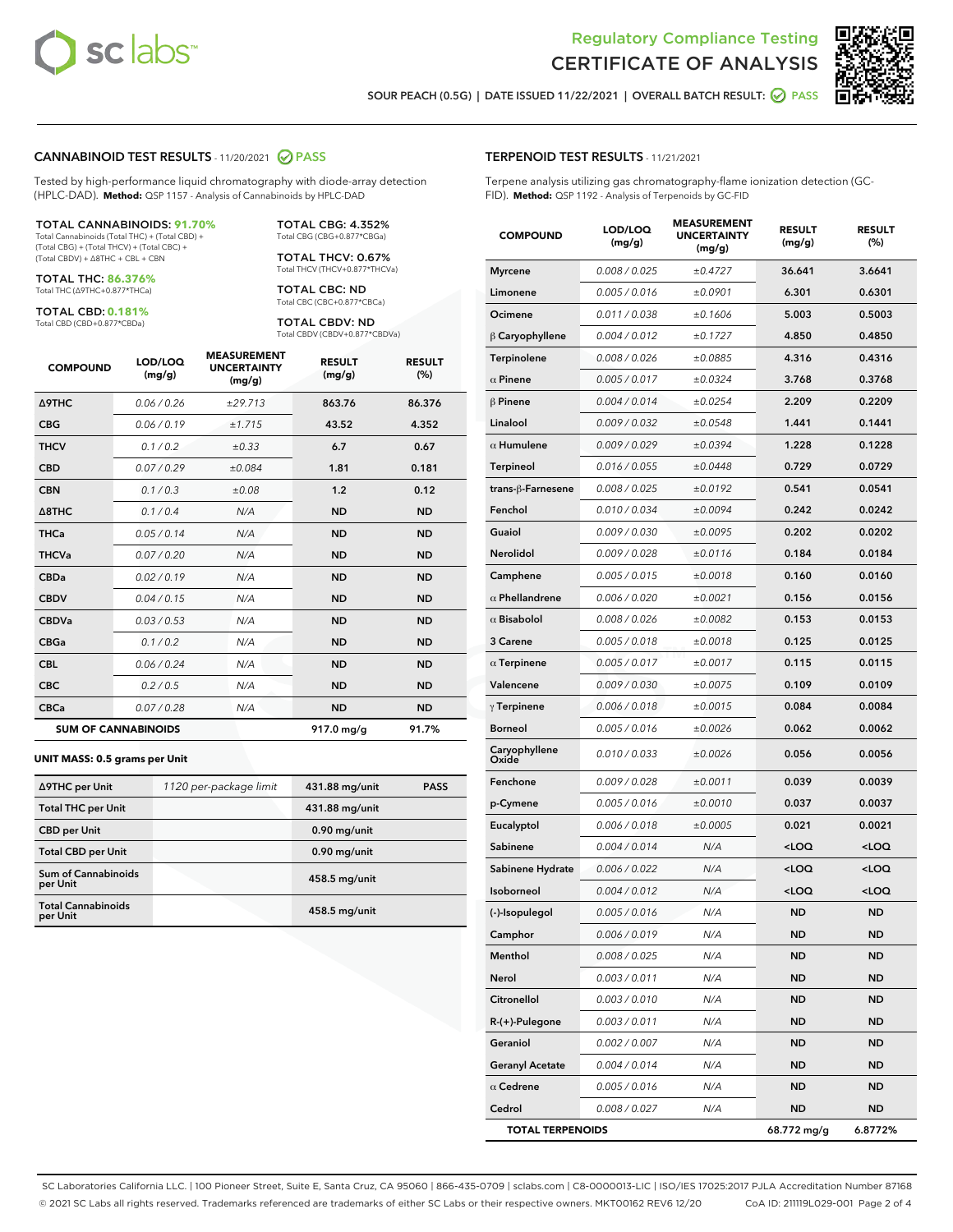



SOUR PEACH (0.5G) | DATE ISSUED 11/22/2021 | OVERALL BATCH RESULT:  $\bigcirc$  PASS

## CATEGORY 1 PESTICIDE TEST RESULTS - 11/21/2021 2 PASS

Pesticide and plant growth regulator analysis utilizing high-performance liquid chromatography-mass spectrometry (HPLC-MS) or gas chromatography-mass spectrometry (GC-MS). \*GC-MS utilized where indicated. **Method:** QSP 1212 - Analysis of Pesticides and Mycotoxins by LC-MS or QSP 1213 - Analysis of Pesticides by GC-MS

| <b>Aldicarb</b><br>0.03 / 0.08<br><b>ND</b><br>$\ge$ LOD<br>N/A<br><b>PASS</b><br>Carbofuran<br>0.02/0.05<br>$\ge$ LOD<br>N/A<br><b>ND</b><br><b>PASS</b><br>Chlordane*<br>0.03 / 0.08<br><b>ND</b><br>$>$ LOD<br>N/A<br><b>PASS</b><br>0.03/0.10<br><b>ND</b><br><b>PASS</b><br>Chlorfenapyr*<br>$\geq$ LOD<br>N/A<br>0.02 / 0.06<br>N/A<br><b>ND</b><br><b>PASS</b><br>Chlorpyrifos<br>$\geq$ LOD<br>0.02 / 0.07<br>N/A<br><b>ND</b><br><b>PASS</b><br>Coumaphos<br>$>$ LOD<br>Daminozide<br>0.02 / 0.07<br>$\ge$ LOD<br>N/A<br><b>ND</b><br><b>PASS</b><br><b>DDVP</b><br>0.03/0.09<br>$\ge$ LOD<br>N/A<br><b>ND</b><br><b>PASS</b><br>(Dichlorvos)<br>Dimethoate<br><b>ND</b><br><b>PASS</b><br>0.03 / 0.08<br>$>$ LOD<br>N/A<br>0.03/0.10<br>Ethoprop(hos)<br>$\ge$ LOD<br>N/A<br><b>ND</b><br><b>PASS</b><br>0.02 / 0.06<br>$\ge$ LOD<br>N/A<br><b>ND</b><br><b>PASS</b><br>Etofenprox<br>Fenoxycarb<br>0.03 / 0.08<br>$>$ LOD<br>N/A<br><b>ND</b><br><b>PASS</b><br>0.03 / 0.08<br><b>ND</b><br><b>PASS</b><br>Fipronil<br>$\ge$ LOD<br>N/A<br>Imazalil<br>0.02 / 0.06<br>$>$ LOD<br>N/A<br><b>ND</b><br><b>PASS</b><br>0.02 / 0.07<br>Methiocarb<br>N/A<br><b>ND</b><br>$>$ LOD<br><b>PASS</b><br>Methyl<br>0.03/0.10<br>$\ge$ LOD<br>N/A<br><b>ND</b><br><b>PASS</b><br>parathion<br>0.03/0.09<br>$\ge$ LOD<br>N/A<br><b>ND</b><br><b>PASS</b><br><b>Mevinphos</b><br>Paclobutrazol<br>0.02 / 0.05<br>$\ge$ LOD<br>N/A<br><b>ND</b><br><b>PASS</b><br>0.03/0.09<br>N/A<br>$\ge$ LOD<br><b>ND</b><br><b>PASS</b><br>Propoxur<br>0.03 / 0.08<br><b>ND</b><br><b>PASS</b><br>Spiroxamine<br>$\ge$ LOD<br>N/A<br><b>PASS</b><br>Thiacloprid<br>0.03/0.10<br>$\ge$ LOD<br>N/A<br><b>ND</b> | <b>COMPOUND</b> | LOD/LOQ<br>$(\mu g/g)$ | <b>ACTION</b><br>LIMIT<br>$(\mu g/g)$ | <b>MEASUREMENT</b><br><b>UNCERTAINTY</b><br>$(\mu g/g)$ | <b>RESULT</b><br>$(\mu g/g)$ | <b>RESULT</b> |
|------------------------------------------------------------------------------------------------------------------------------------------------------------------------------------------------------------------------------------------------------------------------------------------------------------------------------------------------------------------------------------------------------------------------------------------------------------------------------------------------------------------------------------------------------------------------------------------------------------------------------------------------------------------------------------------------------------------------------------------------------------------------------------------------------------------------------------------------------------------------------------------------------------------------------------------------------------------------------------------------------------------------------------------------------------------------------------------------------------------------------------------------------------------------------------------------------------------------------------------------------------------------------------------------------------------------------------------------------------------------------------------------------------------------------------------------------------------------------------------------------------------------------------------------------------------------------------------------------------------------------------------------------------------------------------------------|-----------------|------------------------|---------------------------------------|---------------------------------------------------------|------------------------------|---------------|
|                                                                                                                                                                                                                                                                                                                                                                                                                                                                                                                                                                                                                                                                                                                                                                                                                                                                                                                                                                                                                                                                                                                                                                                                                                                                                                                                                                                                                                                                                                                                                                                                                                                                                                |                 |                        |                                       |                                                         |                              |               |
|                                                                                                                                                                                                                                                                                                                                                                                                                                                                                                                                                                                                                                                                                                                                                                                                                                                                                                                                                                                                                                                                                                                                                                                                                                                                                                                                                                                                                                                                                                                                                                                                                                                                                                |                 |                        |                                       |                                                         |                              |               |
|                                                                                                                                                                                                                                                                                                                                                                                                                                                                                                                                                                                                                                                                                                                                                                                                                                                                                                                                                                                                                                                                                                                                                                                                                                                                                                                                                                                                                                                                                                                                                                                                                                                                                                |                 |                        |                                       |                                                         |                              |               |
|                                                                                                                                                                                                                                                                                                                                                                                                                                                                                                                                                                                                                                                                                                                                                                                                                                                                                                                                                                                                                                                                                                                                                                                                                                                                                                                                                                                                                                                                                                                                                                                                                                                                                                |                 |                        |                                       |                                                         |                              |               |
|                                                                                                                                                                                                                                                                                                                                                                                                                                                                                                                                                                                                                                                                                                                                                                                                                                                                                                                                                                                                                                                                                                                                                                                                                                                                                                                                                                                                                                                                                                                                                                                                                                                                                                |                 |                        |                                       |                                                         |                              |               |
|                                                                                                                                                                                                                                                                                                                                                                                                                                                                                                                                                                                                                                                                                                                                                                                                                                                                                                                                                                                                                                                                                                                                                                                                                                                                                                                                                                                                                                                                                                                                                                                                                                                                                                |                 |                        |                                       |                                                         |                              |               |
|                                                                                                                                                                                                                                                                                                                                                                                                                                                                                                                                                                                                                                                                                                                                                                                                                                                                                                                                                                                                                                                                                                                                                                                                                                                                                                                                                                                                                                                                                                                                                                                                                                                                                                |                 |                        |                                       |                                                         |                              |               |
|                                                                                                                                                                                                                                                                                                                                                                                                                                                                                                                                                                                                                                                                                                                                                                                                                                                                                                                                                                                                                                                                                                                                                                                                                                                                                                                                                                                                                                                                                                                                                                                                                                                                                                |                 |                        |                                       |                                                         |                              |               |
|                                                                                                                                                                                                                                                                                                                                                                                                                                                                                                                                                                                                                                                                                                                                                                                                                                                                                                                                                                                                                                                                                                                                                                                                                                                                                                                                                                                                                                                                                                                                                                                                                                                                                                |                 |                        |                                       |                                                         |                              |               |
|                                                                                                                                                                                                                                                                                                                                                                                                                                                                                                                                                                                                                                                                                                                                                                                                                                                                                                                                                                                                                                                                                                                                                                                                                                                                                                                                                                                                                                                                                                                                                                                                                                                                                                |                 |                        |                                       |                                                         |                              |               |
|                                                                                                                                                                                                                                                                                                                                                                                                                                                                                                                                                                                                                                                                                                                                                                                                                                                                                                                                                                                                                                                                                                                                                                                                                                                                                                                                                                                                                                                                                                                                                                                                                                                                                                |                 |                        |                                       |                                                         |                              |               |
|                                                                                                                                                                                                                                                                                                                                                                                                                                                                                                                                                                                                                                                                                                                                                                                                                                                                                                                                                                                                                                                                                                                                                                                                                                                                                                                                                                                                                                                                                                                                                                                                                                                                                                |                 |                        |                                       |                                                         |                              |               |
|                                                                                                                                                                                                                                                                                                                                                                                                                                                                                                                                                                                                                                                                                                                                                                                                                                                                                                                                                                                                                                                                                                                                                                                                                                                                                                                                                                                                                                                                                                                                                                                                                                                                                                |                 |                        |                                       |                                                         |                              |               |
|                                                                                                                                                                                                                                                                                                                                                                                                                                                                                                                                                                                                                                                                                                                                                                                                                                                                                                                                                                                                                                                                                                                                                                                                                                                                                                                                                                                                                                                                                                                                                                                                                                                                                                |                 |                        |                                       |                                                         |                              |               |
|                                                                                                                                                                                                                                                                                                                                                                                                                                                                                                                                                                                                                                                                                                                                                                                                                                                                                                                                                                                                                                                                                                                                                                                                                                                                                                                                                                                                                                                                                                                                                                                                                                                                                                |                 |                        |                                       |                                                         |                              |               |
|                                                                                                                                                                                                                                                                                                                                                                                                                                                                                                                                                                                                                                                                                                                                                                                                                                                                                                                                                                                                                                                                                                                                                                                                                                                                                                                                                                                                                                                                                                                                                                                                                                                                                                |                 |                        |                                       |                                                         |                              |               |
|                                                                                                                                                                                                                                                                                                                                                                                                                                                                                                                                                                                                                                                                                                                                                                                                                                                                                                                                                                                                                                                                                                                                                                                                                                                                                                                                                                                                                                                                                                                                                                                                                                                                                                |                 |                        |                                       |                                                         |                              |               |
|                                                                                                                                                                                                                                                                                                                                                                                                                                                                                                                                                                                                                                                                                                                                                                                                                                                                                                                                                                                                                                                                                                                                                                                                                                                                                                                                                                                                                                                                                                                                                                                                                                                                                                |                 |                        |                                       |                                                         |                              |               |
|                                                                                                                                                                                                                                                                                                                                                                                                                                                                                                                                                                                                                                                                                                                                                                                                                                                                                                                                                                                                                                                                                                                                                                                                                                                                                                                                                                                                                                                                                                                                                                                                                                                                                                |                 |                        |                                       |                                                         |                              |               |
|                                                                                                                                                                                                                                                                                                                                                                                                                                                                                                                                                                                                                                                                                                                                                                                                                                                                                                                                                                                                                                                                                                                                                                                                                                                                                                                                                                                                                                                                                                                                                                                                                                                                                                |                 |                        |                                       |                                                         |                              |               |
|                                                                                                                                                                                                                                                                                                                                                                                                                                                                                                                                                                                                                                                                                                                                                                                                                                                                                                                                                                                                                                                                                                                                                                                                                                                                                                                                                                                                                                                                                                                                                                                                                                                                                                |                 |                        |                                       |                                                         |                              |               |

#### CATEGORY 2 PESTICIDE TEST RESULTS - 11/21/2021 @ PASS

| <b>COMPOUND</b>          | LOD/LOO<br>$(\mu g/g)$ | <b>ACTION</b><br>LIMIT<br>$(\mu g/g)$ | <b>MEASUREMENT</b><br><b>UNCERTAINTY</b><br>$(\mu g/g)$ | <b>RESULT</b><br>$(\mu g/g)$ | <b>RESULT</b> |  |
|--------------------------|------------------------|---------------------------------------|---------------------------------------------------------|------------------------------|---------------|--|
| Abamectin                | 0.03/0.10              | 0.1                                   | N/A                                                     | <b>ND</b>                    | <b>PASS</b>   |  |
| Acephate                 | 0.02/0.07              | 0.1                                   | N/A                                                     | <b>ND</b>                    | <b>PASS</b>   |  |
| Acequinocyl              | 0.02/0.07              | 0.1                                   | N/A                                                     | <b>ND</b>                    | <b>PASS</b>   |  |
| Acetamiprid              | 0.02/0.05              | 0.1                                   | N/A                                                     | <b>ND</b>                    | <b>PASS</b>   |  |
| Azoxystrobin             | 0.02/0.07              | 0.1                                   | N/A                                                     | <b>ND</b>                    | <b>PASS</b>   |  |
| <b>Bifenazate</b>        | 0.01 / 0.04            | 0.1                                   | N/A                                                     | <b>ND</b>                    | <b>PASS</b>   |  |
| <b>Bifenthrin</b>        | 0.02/0.05              | 3                                     | N/A                                                     | <b>ND</b>                    | <b>PASS</b>   |  |
| <b>Boscalid</b>          | 0.03/0.09              | 0.1                                   | N/A                                                     | <b>ND</b>                    | <b>PASS</b>   |  |
| Captan                   | 0.19/0.57              | 0.7                                   | N/A                                                     | <b>ND</b>                    | <b>PASS</b>   |  |
| Carbaryl                 | 0.02/0.06              | 0.5                                   | N/A                                                     | <b>ND</b>                    | <b>PASS</b>   |  |
| Chlorantranilip-<br>role | 0.04/0.12              | 10                                    | N/A                                                     | <b>ND</b>                    | <b>PASS</b>   |  |
| Clofentezine             | 0.03/0.09              | 0.1                                   | N/A                                                     | <b>ND</b>                    | <b>PASS</b>   |  |

| <b>CATEGORY 2 PESTICIDE TEST RESULTS</b> - 11/21/2021 continued |  |  |
|-----------------------------------------------------------------|--|--|
|                                                                 |  |  |

| <b>COMPOUND</b>               | LOD/LOQ<br>(µg/g) | <b>ACTION</b><br><b>LIMIT</b><br>$(\mu g/g)$ | <b>MEASUREMENT</b><br><b>UNCERTAINTY</b><br>$(\mu g/g)$ | <b>RESULT</b><br>(µg/g) | <b>RESULT</b> |
|-------------------------------|-------------------|----------------------------------------------|---------------------------------------------------------|-------------------------|---------------|
| Cyfluthrin                    | 0.12 / 0.38       | $\overline{c}$                               | N/A                                                     | ND                      | <b>PASS</b>   |
| Cypermethrin                  | 0.11 / 0.32       | $\mathcal{I}$                                | N/A                                                     | ND                      | <b>PASS</b>   |
| <b>Diazinon</b>               | 0.02 / 0.05       | 0.1                                          | N/A                                                     | <b>ND</b>               | <b>PASS</b>   |
| Dimethomorph                  | 0.03 / 0.09       | 2                                            | N/A                                                     | ND                      | <b>PASS</b>   |
| Etoxazole                     | 0.02 / 0.06       | 0.1                                          | N/A                                                     | ND                      | <b>PASS</b>   |
| Fenhexamid                    | 0.03 / 0.09       | 0.1                                          | N/A                                                     | ND                      | <b>PASS</b>   |
| Fenpyroximate                 | 0.02 / 0.06       | 0.1                                          | N/A                                                     | <b>ND</b>               | <b>PASS</b>   |
| Flonicamid                    | 0.03 / 0.10       | 0.1                                          | N/A                                                     | ND                      | <b>PASS</b>   |
| Fludioxonil                   | 0.03 / 0.10       | 0.1                                          | N/A                                                     | ND                      | <b>PASS</b>   |
| Hexythiazox                   | 0.02 / 0.07       | 0.1                                          | N/A                                                     | ND                      | <b>PASS</b>   |
| Imidacloprid                  | 0.04 / 0.11       | 5                                            | N/A                                                     | ND                      | <b>PASS</b>   |
| Kresoxim-methyl               | 0.02 / 0.07       | 0.1                                          | N/A                                                     | ND                      | <b>PASS</b>   |
| <b>Malathion</b>              | 0.03 / 0.09       | 0.5                                          | N/A                                                     | <b>ND</b>               | <b>PASS</b>   |
| Metalaxyl                     | 0.02 / 0.07       | $\overline{c}$                               | N/A                                                     | <b>ND</b>               | <b>PASS</b>   |
| Methomyl                      | 0.03 / 0.10       | $\mathcal{I}$                                | N/A                                                     | <b>ND</b>               | <b>PASS</b>   |
| Myclobutanil                  | 0.03 / 0.09       | 0.1                                          | N/A                                                     | <b>ND</b>               | <b>PASS</b>   |
| Naled                         | 0.02 / 0.07       | 0.1                                          | N/A                                                     | <b>ND</b>               | <b>PASS</b>   |
| Oxamyl                        | 0.04 / 0.11       | 0.5                                          | N/A                                                     | <b>ND</b>               | <b>PASS</b>   |
| Pentachloronitro-<br>benzene* | 0.03 / 0.09       | 0.1                                          | N/A                                                     | <b>ND</b>               | <b>PASS</b>   |
| Permethrin                    | 0.04 / 0.12       | 0.5                                          | N/A                                                     | <b>ND</b>               | <b>PASS</b>   |
| Phosmet                       | 0.03 / 0.10       | 0.1                                          | N/A                                                     | <b>ND</b>               | <b>PASS</b>   |
| Piperonylbu-<br>toxide        | 0.02 / 0.07       | 3                                            | N/A                                                     | <b>ND</b>               | <b>PASS</b>   |
| Prallethrin                   | 0.03 / 0.08       | 0.1                                          | N/A                                                     | ND                      | <b>PASS</b>   |
| Propiconazole                 | 0.02 / 0.07       | 0.1                                          | N/A                                                     | <b>ND</b>               | <b>PASS</b>   |
| Pyrethrins                    | 0.04 / 0.12       | 0.5                                          | N/A                                                     | <b>ND</b>               | <b>PASS</b>   |
| Pyridaben                     | 0.02 / 0.07       | 0.1                                          | N/A                                                     | ND                      | <b>PASS</b>   |
| Spinetoram                    | 0.02 / 0.07       | 0.1                                          | N/A                                                     | <b>ND</b>               | <b>PASS</b>   |
| Spinosad                      | 0.02 / 0.07       | 0.1                                          | N/A                                                     | <b>ND</b>               | <b>PASS</b>   |
| Spiromesifen                  | 0.02 / 0.05       | 0.1                                          | N/A                                                     | ND                      | <b>PASS</b>   |
| Spirotetramat                 | 0.02 / 0.06       | 0.1                                          | N/A                                                     | <b>ND</b>               | <b>PASS</b>   |
| Tebuconazole                  | 0.02 / 0.07       | 0.1                                          | N/A                                                     | ND                      | <b>PASS</b>   |
| Thiamethoxam                  | 0.03 / 0.10       | 5                                            | N/A                                                     | ND                      | <b>PASS</b>   |
| Trifloxystrobin               | 0.03 / 0.08       | 0.1                                          | N/A                                                     | ND                      | <b>PASS</b>   |

SC Laboratories California LLC. | 100 Pioneer Street, Suite E, Santa Cruz, CA 95060 | 866-435-0709 | sclabs.com | C8-0000013-LIC | ISO/IES 17025:2017 PJLA Accreditation Number 87168 © 2021 SC Labs all rights reserved. Trademarks referenced are trademarks of either SC Labs or their respective owners. MKT00162 REV6 12/20 CoA ID: 211119L029-001 Page 3 of 4